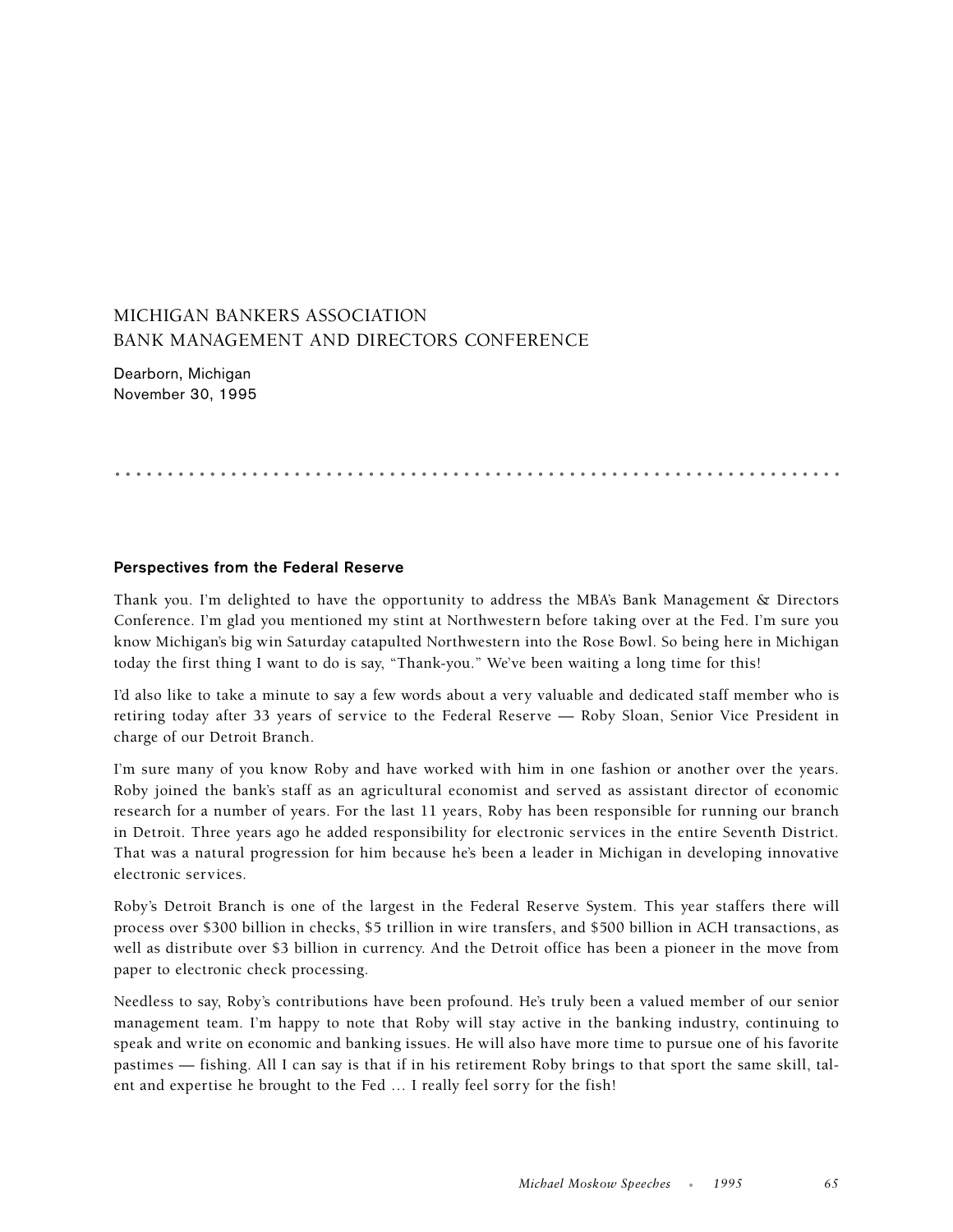Good luck to you Roby and thank you for the many, many years of dedicated service. The Federal Reserve System will miss you, the Detroit Branch will miss you, and I personally will miss you.

Roby's successor will be David Allardice. David most recently served in the Economic Research Department as head of the division studying regional conditions. You'll have the opportunity to get a feel for David's wide-ranging expertise tomorrow morning, as he's going to be one of the speakers at the legislative and regulatory forum. David has some big shoes to fill, but judging by his performance in Chicago, I'm more-than-confident he's up to the task.

As we all know, the banking industry is changing dramatically. We're seeing fast-paced technological change, rapid consolidation of banks, and increasing competition from inside and outside the industry. Today I want to give you my thoughts on how we can better work with you, and how we can achieve more effective supervision in this very challenging environment. I also think you might feel a bit shortchanged if I didn't touch on the state of the national economy. We've seen some mixed signals lately, and I'll try to shed some light on where I see the economy headed as we approach 1996.

The performance of banks in the Midwest and Illinois has been quite strong. I don't think I need to tell that to this audience. But to continue thriving, it's clear that you need the flexibility to offer customers a broad array of financial services, and to offer them in a wide range of geographic areas.

There's been some progress on the geographic front with the passage of interstate banking and branching legislation. You're now better able to take advantage of economies of scale and to provide financial services regionally and nationally based on customer needs. Ironically, you're better able to compete, but you're now also facing more competition from out-of-state institutions. More than ever we're in a state of Darwinian banking, where only the strong survive.

Removing obsolete barriers encourages consolidation, which we have witnessed with the recent megamergers, such as NBD Bancorp and First Chicago. But I also believe that community banks will continue to play an important role — by finding their niches and providing a level of service that, in many ways, can't be matched by larger banks. In fact, the extensive publicity about bank mergers ignores the roughly 3,000 new banks that have been started since 1980. That's about one-half the number of institutions that were involved in mergers during that period.

To continue thriving, I also think you need expanded product powers. Unfortunately, there hasn't been much progress in eliminating product barriers. The efforts to repeal Glass-Steagall, for example, seem to have slowed, but I'm hopeful Congress will be able to address this issue. Obviously, expanded product powers would help you to be more competitive. But expanded powers also raise a host of other issues. For regulators, a key question is which organizational structure is appropriate to accommodate expanded powers. The goal, of course, is to avoid spreading the safety net and its associated benefits to the non-bank sectors without sacrificing the potential synergies of expanded powers. To me, the best structure will be one that effectively contains risk but also allows you to provide products in a "seamless" manner. That is, your customers should be able to buy a number of different products as easily as possible. Firewalls will be in place, but should for the most part be invisible to customers. In my view, the "holding-company approach," in which the bank is separated from non-traditional activities, accomplishes these goals. The key will be to establish firewalls that inhibit the spread of risks to the safety net, while allowing banks and their affiliates to offer products in the manner preferred by customers.

Enacting legislation to eliminate product barriers is certainly important, but to some degree we're all reduced to being spectators — watching the advances and retreats of various forces in the Congressional battlefield. Now, I'd like to touch on an area in which we can be active players — effective supervision of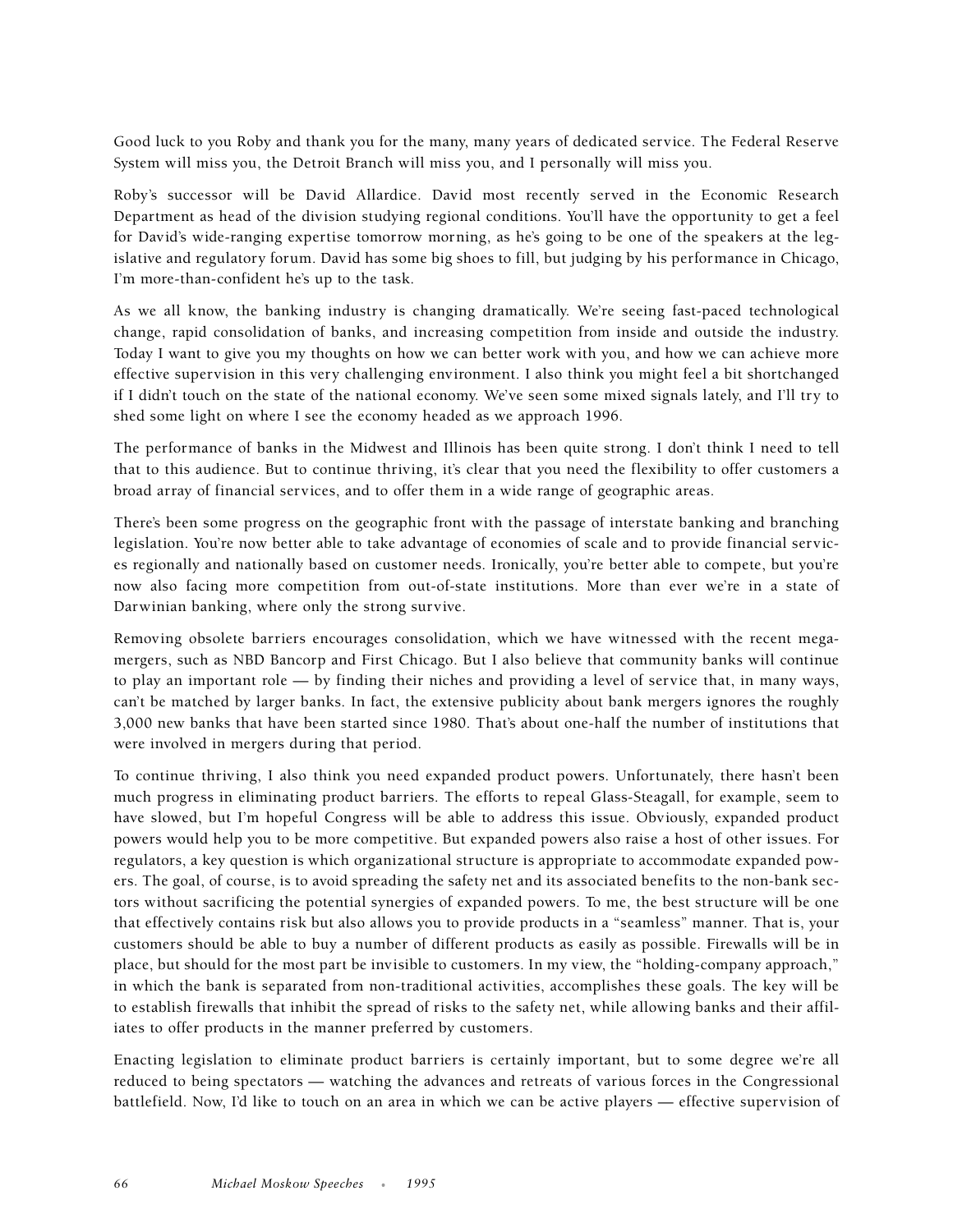the banking system.

I think this is an area in which we all share common concern. We all have the same goal — a safe and sound banking system. An important component of that is working together, finding common ground. At the Chicago Fed, we've sharpened our focus — on customers and on stakeholders — related to all of our activities. This applies to our supervisory functions as well as to our financial services and our research efforts.

Everyone in this room would agree that we should try to reduce the burden of regulation on financial institutions. The key, of course, is to reduce the regulatory burden while maintaining high supervision standards. I don't think the two are mutually exclusive. Ideally, they should work hand-in-hand. I spent over 14 years in the private sector. I know that regulation can be burdensome. Frank Dreyer, the head of our supervision and regulation department in Chicago, has played a key role in leading strategic initiatives on behalf of the Federal Reserve System to address these issues.

One effort is an exciting initiative that adapts our supervisory approach to the changing nature of banking and financial services. These are some of the steps we'll take:

- First, we'll consider how to incorporate market discipline and greater disclosure into the overall supervisory process.
- Second, we'll decide how to best respond to the fact that traditional distinctions in banking are blurring.
- Third, we'll develop exams that better reflect the way management runs the business, and focuses less on the review of financial records and individual transactions. We need to focus our resources on the areas of greatest risk within each institution.
- Finally, we'll study the potential for greater interaction with external auditors during the examination process.

Those are some of the key points, and we're hoping to have some final recommendations in place by 1996. But Fed officials have already started working with their counterparts at the FDIC and with state banking regulators to better coordinate the supervision of state-chartered banks operating across state lines. Earlier this year, state bank regulators at their annual conference approved having a single state regulator oversee state-chartered banks operating in more than one state.

Similarly, a state-federal work group has developed recommendations for sharing resources among regulatory agencies to maximize productivity and minimize regulatory burden.

As we move toward interstate banking, these steps are necessary to retain an effective dual banking system.

Another item of note is the adoption of GAAP for bank regulatory reports. The Federal Financial Institutions Examination Council recently decided to change the accounting basis for bank call reports. At the Fed, we believe that we should avoid requiring banks to maintain multiple sets of books, and I applaud the adoption of the GAAP standard.

An important aspect of the Fed's supervisory efforts is ensuring that banks have adequate risk-management and oversight capabilities. Toward that end, the Federal Reserve has directed examiners to separately rate banks' risk-management systems, including internal controls, during exams. Examiners will give this rating considerable weight in their overall evaluation of management — one of the five components of the CAMEL rating.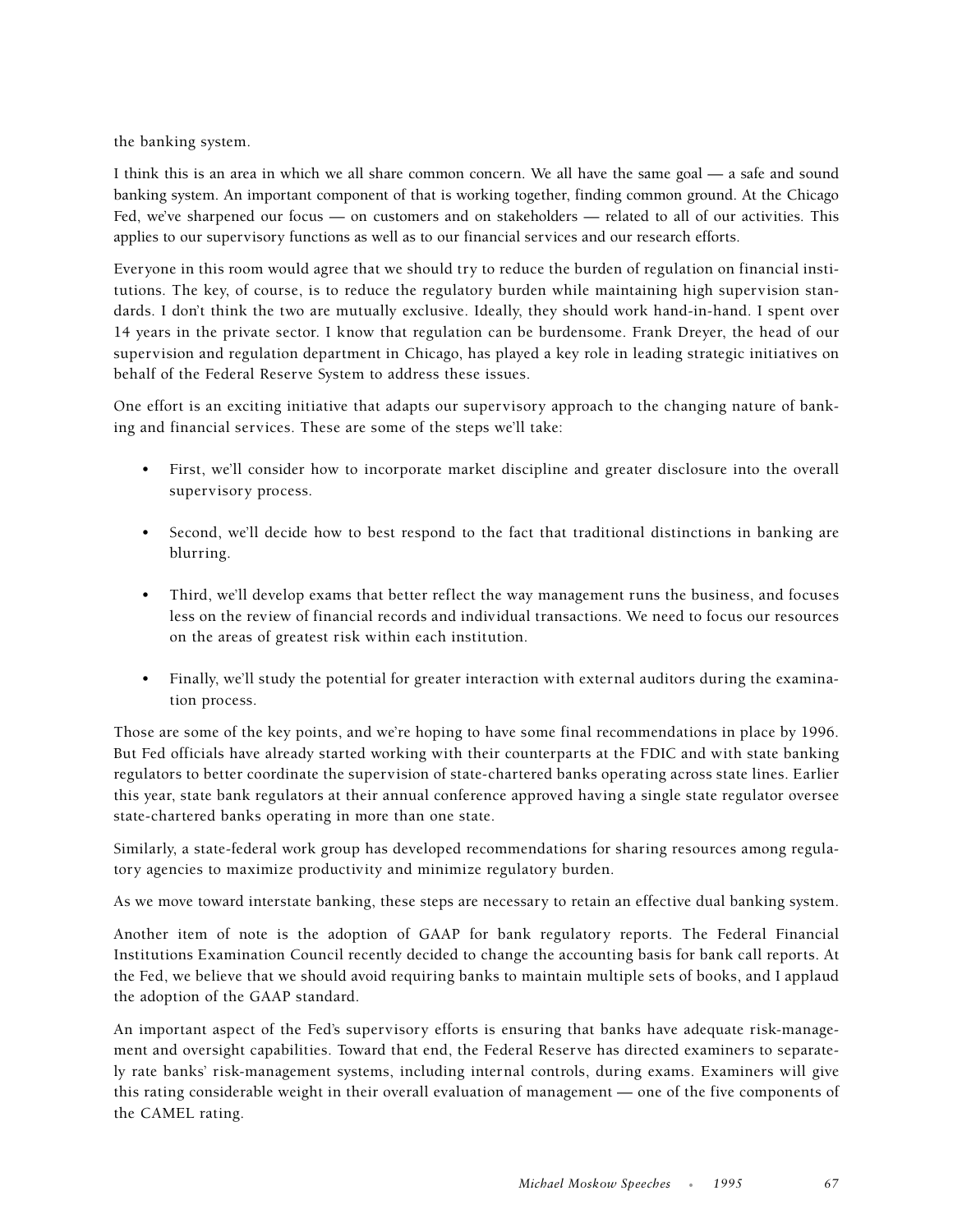At the regional level, we've also been trying to identify specific methods to reduce regulatory burden. The Chicago Fed was one of the leaders among the 12 Reserve Banks in developing and implementing programs to increase the off-site portion of exams. This has enabled our examiners to spend less of their time on your premises and more of their time at our offices. We believe this will increase examiner productivity, reduce interference with your operations, and provide examiners with easier access to resources within the office, including the expertise of our managers. We're also looking at using new technology and computer-aided examination tools to enhance the performance of our examiners. We will definitely be expanding these programs, as the benefits to both sides are obvious.

Let's now turn to an issue we hear a lot about lately, and that's the appropriate regulatory oversight of financial derivatives. We've been bombarded with recent press coverage of stories like Orange County, Barings, and Daiwa, and there certainly seems to be some misunderstanding about these risk management tools.

I hope the response is not a knee-jerk reaction in which the risk-control benefits of derivatives are diluted. Currently, regulators are working on innovative approaches to the regulation of banks' involvement in these activities, in which we try to avoid heavy-handed and intrusive rule-making. Rather, we seek to align the incentives of the private sector with the public interest.

An excellent example is the work we're doing on bank capital standards for market risk. Now, most banks will not be affected by the new capital requirements for trading-account risk. Probably only the largest 30 to 35 banks will be affected. However, the regulatory approach should be of interest to all banks, and I hope it can be extended to other areas.

There are currently two proposals that are consistent with this approach. The first is called the internal models approach and is proposed by the Basel Committee on Banking Supervision, which is composed of bank regulators from the 12 major industrialized nations. That approach allows banks to use their internal models, but places constraints on these models and produces a capital charge based on a pre-set formula.

The other approach the Federal Reserve System, and the Chicago Fed in particular, are exploring is known as the "Pre-Commitment Approach." In this approach, banks commit to containing their cumulative losses in their trading portfolio below a certain level. They then set aside capital sufficient to cover this maximum loss level. If their losses exceed this pre-committed level, a significant fine is imposed.

Under Pre-Commitment, the bank simultaneously determines the risk of its portfolio and the level of capital appropriate to that risk. If the fine is properly structured, the bank's risk decision and capital decision will interact in a way that safeguards the public interest. If the bank wishes to take on more portfolio risk, it's free to do so. But it must increase its capital level if it wants to keep the probability of a fine to an acceptable level.

Pre-commitment exploits the entire set of risk-management tools available to banks. It encourage banks to use the best risk-assessment technologies available. And it also encourages them to use various investment tools to actively manage their risk exposure after the commitment has been made. As currently structured, there would be minimal regulatory intervention into bank operations. The regulator would verify that the bank has a well-functioning risk-management system in place, but there would be neither detailed standards imposed on risk-assessment models nor a required capital formula.

We are working with other Reserve Banks as well as with the staff of the Board of Governors to refine the details of Pre-Commitment. Much more work needs to be done, but I'm excited about its possibilities and personally favor moving in the direction of Pre-Commitment.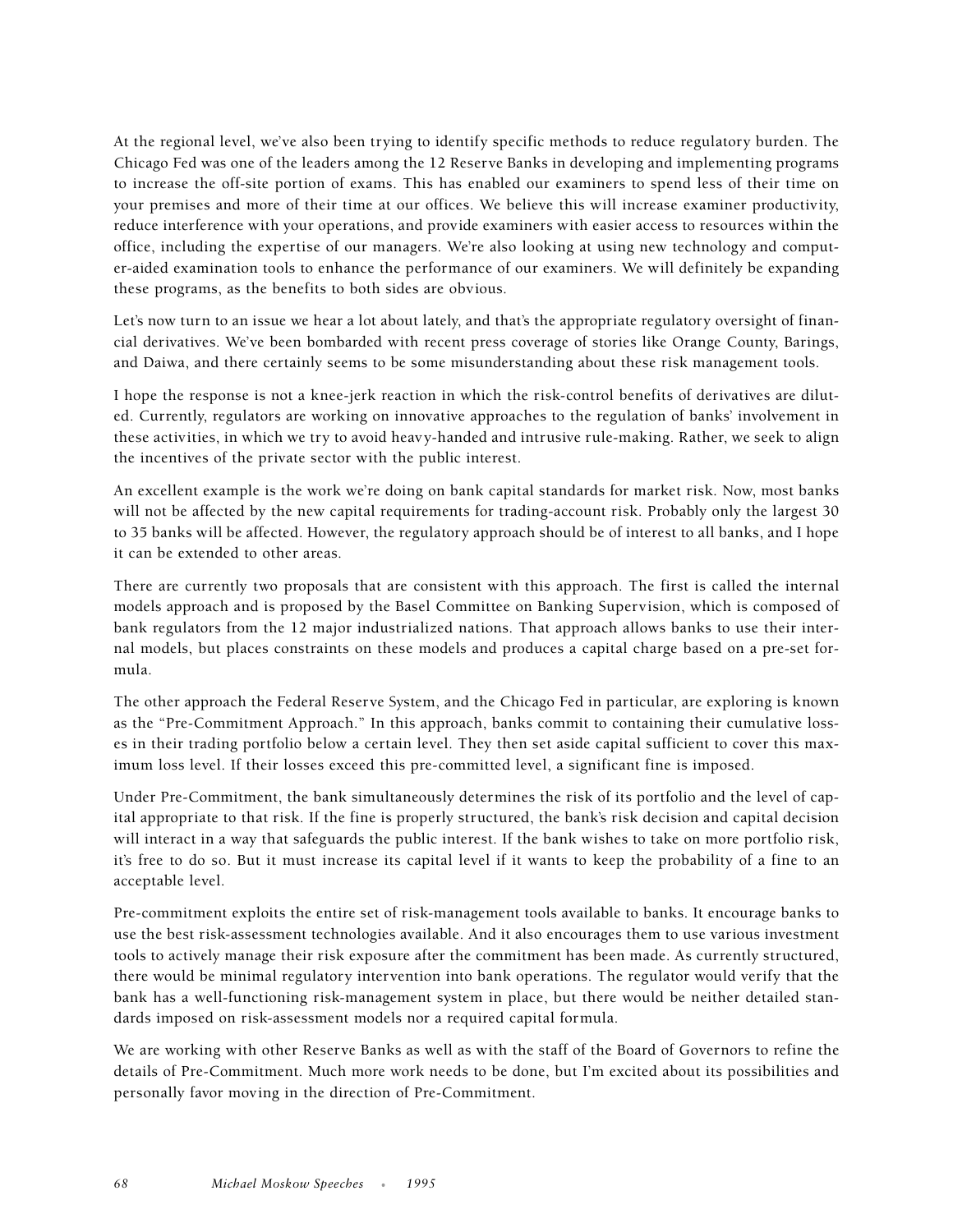So much for banking issues. Let me now give you an update on the state of the economy. In the third quarter of this year, real GDP rose at a seasonally adjusted annual rate of 4.2 percent, which was much stronger than most economists had anticipated and we do not expect that pace of growth to continue. If that rate of growth were to continue, we might once again be faced with an economy expanding at a pace that could reignite inflationary pressures.

Inflationary pressures have subsided since the early months of this year. It's true that the core Consumer Price Index (CPI) increased at an annual rate of 4.2 percent in the first four months of 1995. Over the past six months, however, the core CPI has risen at a 2.8 percent rate, still higher than last year's 2.6 percent rate, but down considerably from the early 1995 pace.

Another sign of abating inflationary pressures is the downward trend in capacity utilization rates since January. While still high from a historical perspective, capacity utilization was down nearly two percentage points from its recent peak in January.

In addition, the unemployment rate recently has fluctuated within a range close to where you typically see no upward or downward pressure on wages or prices. The actual unemployment rate has been between 5.4 percent and 5.8 percent so far this year. The most recent figure was 5.5 percent in October.

Looking ahead — let's take a look at the consumer sector. In the third quarter, growth in total consumer spending moderated slightly, advancing more slowly than income. In addition, employment continued to rise, albeit at a more moderate pace than in 1994, and consumer confidence is at high levels. With these positive factors, we expect consumer spending to continue to show modest gains through the remainder of 1995 and into 1996.

Of course, what happens during this critical holiday shopping season is important for our overall economic outlook. Reports so far indicate that consumer spending was on the weak side in October, but picked up in November. Post-Thanksgiving sales reports have been mixed, but generally suggest that consumers were willing to buy at a good price. Indeed, retailers indicate that promotional activity this year started sooner and will be more intense than we've seen in some time.

As for autos, we keep close tabs on this industry because it has such a spill-over impact on the rest of the economy, especially here in Michigan and in the Midwest. While figures for 1995 should still be respectable, auto sales have been running below industry expectations virtually all year. October light vehicle sales were disappointing by almost any account. Sales came in at a 14.5 million annualized rate, down from September's 14.8 million pace.

In the international sector, export growth accelerated from the second quarter to the third while import growth slowed. Overall, net exports contributed positively to real GDP growth in the third quarter. Looking to the future, however, economic growth prospects for our major trading partners remain uncertain. Japan, Canada, and Germany all are experiencing slower growth than we anticipated earlier this year, and Mexico's economy is still struggling. At best, we currently expect that net exports will have a neutral effect on real GDP growth in the fourth quarter and much of 1996.

In the government sector, total purchases for all governments — federal, state, and local —rose at an annual rate of 3.1 percent in the third quarter. But we see this increase as an anomaly rather than a new trend. We expect the government sector contribution to real GDP to be essentially neutral in 1995 and 1996, with declines in federal government purchases offsetting moderate increases in state and local government purchases.

These reduced federal purchases of goods and services are important and welcome steps in the growing momentum for deficit reduction. It's clear that the President and Congress are moving toward reducing the